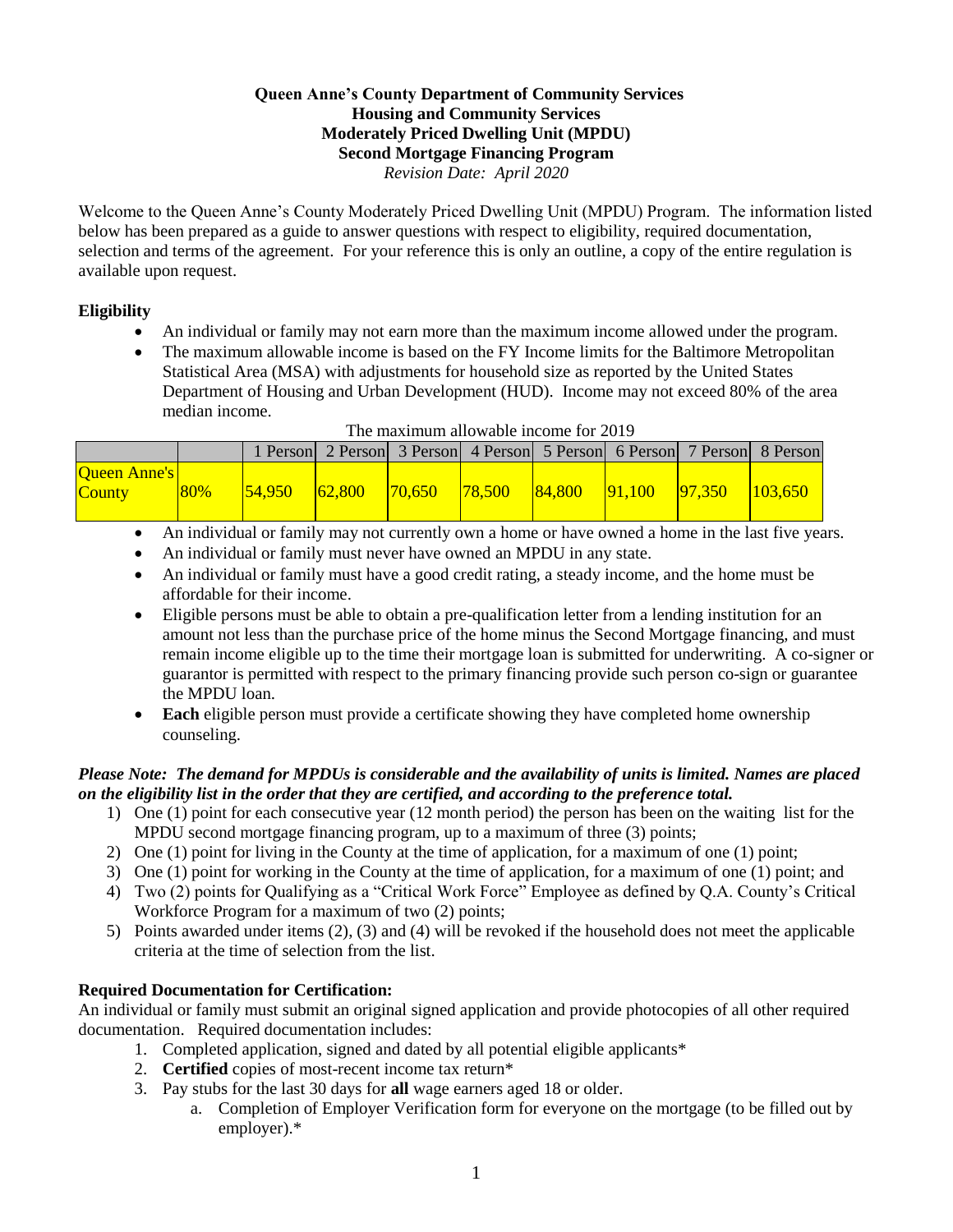- 4. A completed budget worksheet.\*
- 5. Copies of driver's licenses for everyone in the household.
- 6. A credit report with a credit score which is no more than 30 days old for all adult wage earners in the household. Credit reports can be obtained from one of the following: Equifax [www.Equifax.com,](http://www.equifax.com/) or 1-800-685-1111 · Experian [www.experian.com](http://www.experian.com/) , or 1-888-397-3742 · Trans Union, [www.transunion.com,](http://www.transunion.com/) or 1-800-991-8800.
- 7. Pre-qualification letter from a lending institution for an amount not less than the purchase price of the home minus the Second Mortgage Financing.
- 8. A certificate showing they have completed home ownership counseling.

# \* *Forms provided by Queen Anne's County Department of Community Services, Housing and Community Services.*

# **Additional information with respect to the MPDU Second Mortgage Financing Program:**

- 1. The MPDU maximum loan amount will be in an amount not to exceed \$50,000 or **33%** of the value of the purchase price of the property, whichever is less.
- 2. Loans are zero percent, interest deferred payment loans.
- 3. Home must be located in Queen Anne's County.
- 4. The loans will be a second mortgage on the property.
- 5. The loan can be paid off or payments made to the principal with no penalty.
- 6. Home must be the applicant's primary residence and only property in Queen Anne's County in order to remain eligible for the program. The County reserves the right to verify this information through any means available, and the recipient of a loan is *required* to notify the County immediately if the mortgaged property ceases to be his/her principal residence or he/she acquires an interest in any other real property in Queen Anne's County.
- 7. In order to avoid a double benefit, loans may not be used to purchase a home along with the County's Critical Workforce Second Mortgage Financing Program.
- 8. The MPDU second mortgage is non-transferable to heirs.
- 9. Second Mortgage Financing cannot be used to purchase buildable lots unless the applicant is simultaneously applying for a construction loan which is going to convert to a long-term mortgage and the bank is going to be responsible for monitoring the project.
- 10. Assistance cannot be used "after the fact," it is only available at the original time of closing on the property.
- 11. A co-signer or guarantor is permitted with respect to the primary financing provided such person cosign or guarantee the MPDU Loan.
- 12. This is a loan, not a grant; it will not be forgiven with the exception of circumstances which are beyond the control of the employee. These circumstances will be considered on a case-by-case basis and reviewed annually by the Executive Director of the Department of Community Services, Division of Housing and Community Services."
- 13. If no longer eligible, the loan will cease to be interest free or deferred. Payments will commence 60 days after a determination of ineligibility. The outstanding balance will be repaid in 240 monthly payments of principal and interest and will be amortized over 20 years. Payment will be due the first of the month. Interest will be at a rate of 8 percent per annum.
- 14. MPDU program mortgages can only be subordinated to refinance the current mortgage to a lower interest rate. No "cash out" will be permitted with the exception of loan closing costs. In a refinancing, mortgagees will not be permitted to consolidate loans into a new mortgage even if the net amount is below the original loan amount.

# **Program Administration:**

Persons seeking a loan will apply through the Queen Anne's County Department of Community Services, Division of Housing and Community Services. Loans will be approved in order of **date of qualification** until the funding runs out. The Executive Director will approve each loan once the applicant's eligibility is established.